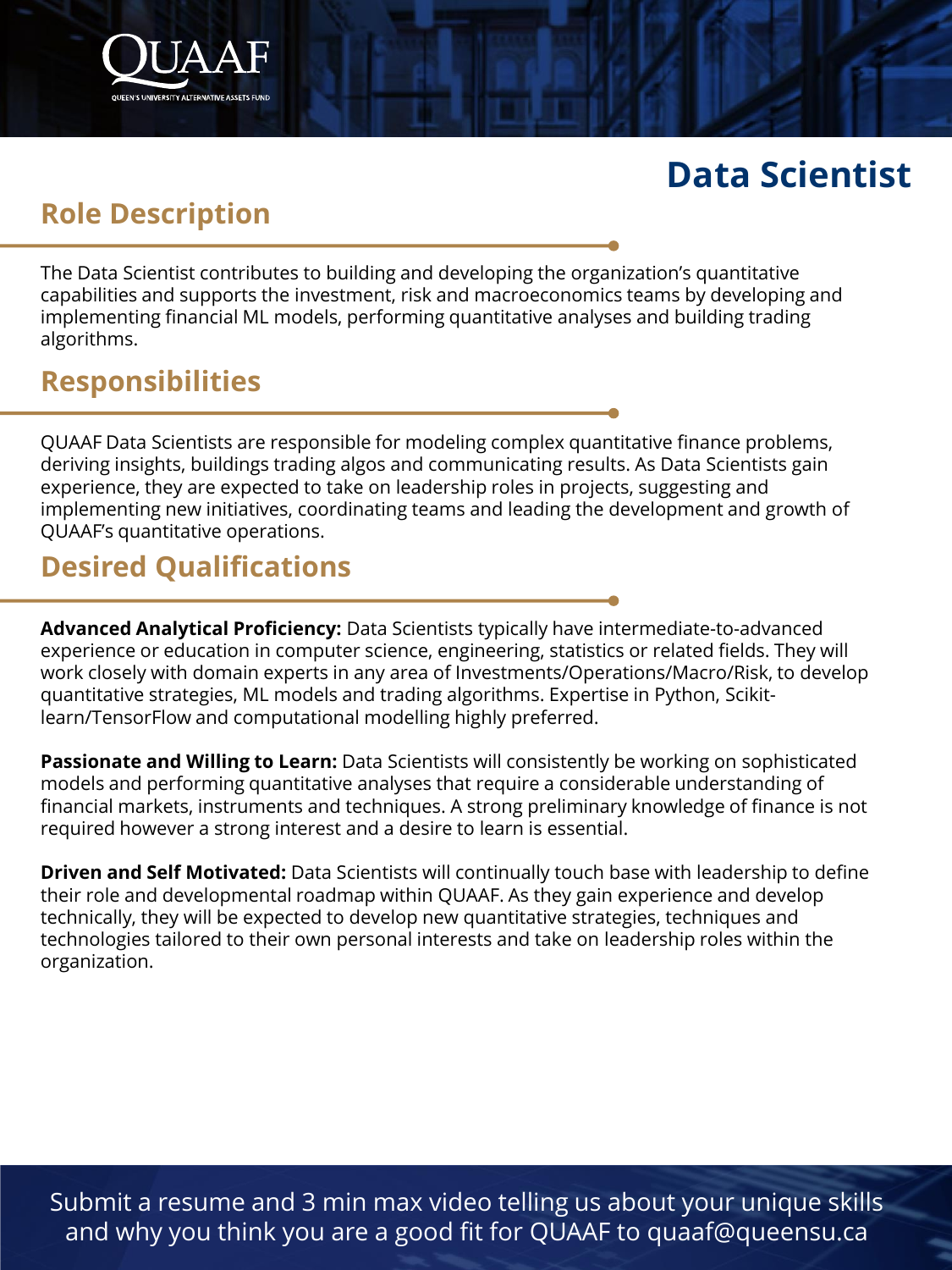# **Analytics & BI Developer (ABD)**

#### **Role Description**

The analytics and business intelligence developer maintains strong relationships with business partners in order to provide analytical and technical support for analytics and BI activities. The developer builds the company's analytics and BI capabilities while also ensuring distribution and delivery of high-quality analytics solutions and BI reports.

#### **Responsibilities**

The Analytics & BI Developer develops reports, dashboards and interactive visualizations, and work with data warehouses, data integration and data modelling to support business decisions, leveraging data to gain key insights into business and investment opportunities. As Developers accumulate experience, they are expected to take on leadership roles in projects, suggesting and implementing new initiatives and coordinating a team.

## **Desired Qualifications**

**Analytical proficiency:** Developers must have a foundational understanding of statistical analysis and use these skills to support specific business areas. They either are or work closely with domain experts in any area of Investments/Operations/Macro/Risk, to apply insights to business processes or functions.

**Organized:** The ABD must time manage effectively and work under pressure to handle competing priorities and tight deadlines, as well as be adaptable to change. There will be direction to follow with plenty of opportunity to define said direction.

**Passionate and willing to learn:** The ABD will consistently touch base with leadership to define their role and developmental roadmap within QUAAF. This means the ability to specialize and combine topics of data and Analytics with any area of QUAAF that is of interest to the candidate. No extensive background in coding Is required, however, a demonstrated passion to learning about the applications of data analytics in Finance, and the drive to contribute to the overall mandate of QUAAF is essential.

Submit a resume and 3 min max video telling us about your unique skills and why you think you are a good fit for QUAAF to quaaf@queensu.ca